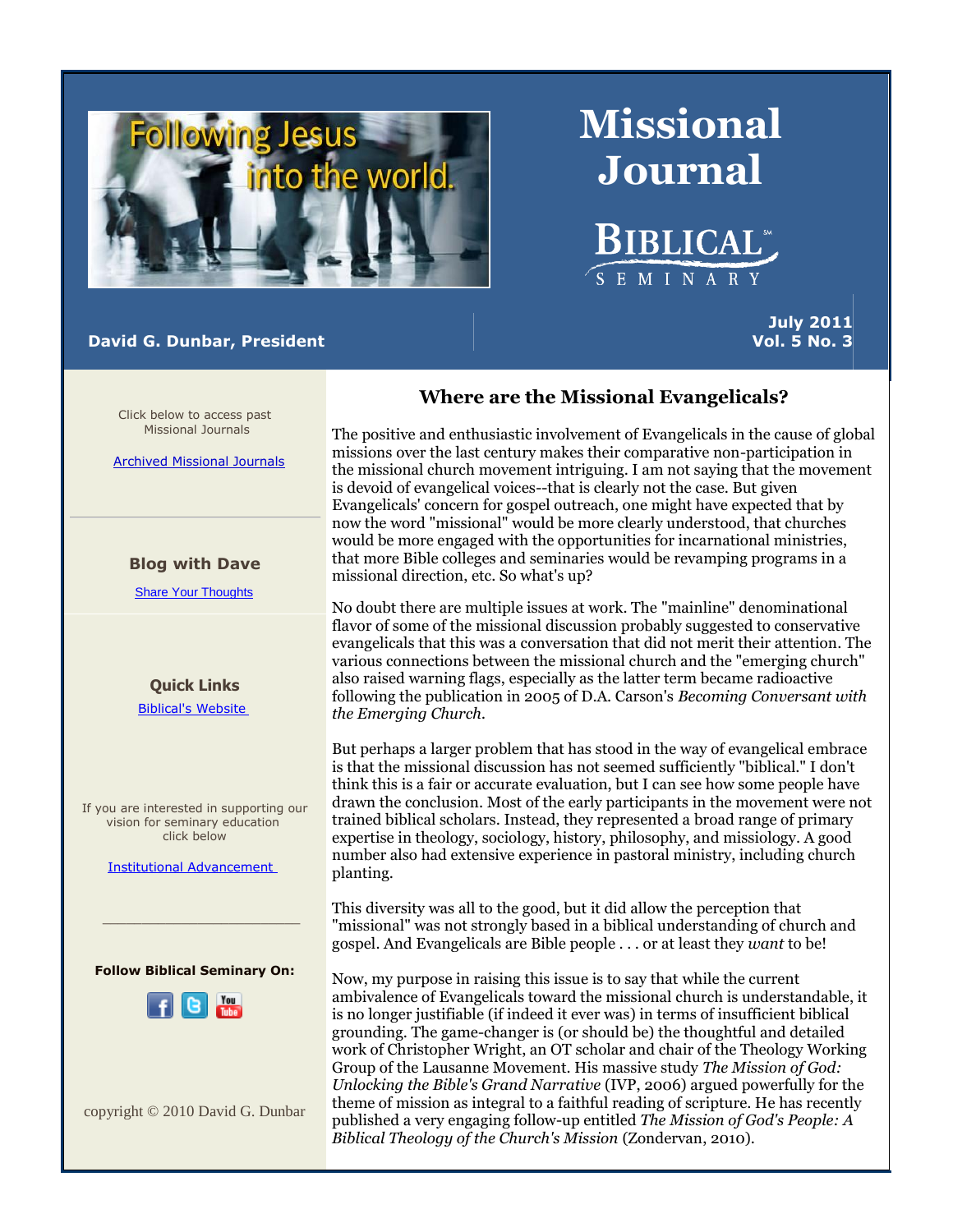What follows is not a summary or review of these books, but rather a highlighting of a few points that I found particularly helpful.

## *Mapping the Bible*

Reading scripture from the perspective of mission is much more than assembling a list of texts that instruct the church to evangelize the world. Wright suggests that any interpretive framework functions like a map. No map can capture accurately or comprehensively all the features of the reality that it portrays--some features may be omitted and others may be distorted. Particular maps have value according to their effectiveness in helping us to "see" certain geographical features, to avoid particular obstacles, to get where we need to go, etc. And of course some maps are better than others because they give us a fuller, more accurate or more useful account of a geographical area.

Professor Wright argues that approaching Scripture with a missional hermeneutic is an exercise in map reading which is particularly faithful to the nature of the biblical narrative. "The more I have attempted to use (or stimulate others to use) a missional map of the Bible, orientated fundamentally to the mission of God, the more it seems that not only do the major features of the landscape stand out clearly but other less well-trodden paths and less scenic scholarly tourist attractions turn out to have surprising and fruitful connections with the main panorama."[1]

I find this analogy attractive, in part because it confirms my own experience. Evangelicals utilize a variety of maps (Lutheran, Reformed, Wesleyan, Anabaptist, etc.) to navigate the terrain of Scripture. I have profited from most of these maps, but the missional hermeneutic has been especially helpful in reframing issues in ways that seem more comprehensive and faithful to the entire biblical narrative.

#### *Election*

Take, for example, the Bible's frequently debated theme of election. Historically this has been understood primarily as a teaching about *salvation,*  and that has led to endless debates about sovereignty, free will, and the justice of God. Instead, Wright frames election in terms of mission: God begins by choosing Abraham and his descendants ". . . not so that Abraham and his family alone get saved, but rather that by being blessed he should become *the agent of blessing to others.*"[2]

Because the early Christians saw themselves as participants in the story of Abraham, the missionary expansion narrated in Acts represented the logical development of salvation history. "So the idea of 'missional church' is far from a new idea. . . . If we understand the church from our biblical theology as that community of people chosen and called since Abraham to be the vehicle of God's blessing to the nations, what else can the church be but missional? This is who we are and what we are here for."[3]

I particularly like Wright's exegesis of Genesis 18:19: "For I have chosen him [Abraham], so that he will direct his children to keep the way of the Lord by doing what is right and just, so that the Lord will bring about for Abraham what he has promised him." In this verse, says Wright, ethics is the connecting link between election and mission. God's intention to bless all nations will be fulfilled as the descendants of Abraham live counter-culturally in a world marked by the oppression, violence, and immorality of Sodom. So holiness is never simply a private matter between the individual believer and God. "The moment we fail to walk in the way of the Lord, or fail to live lives of integrity, honesty and justice, we not only spoil our personal relationship with God, we